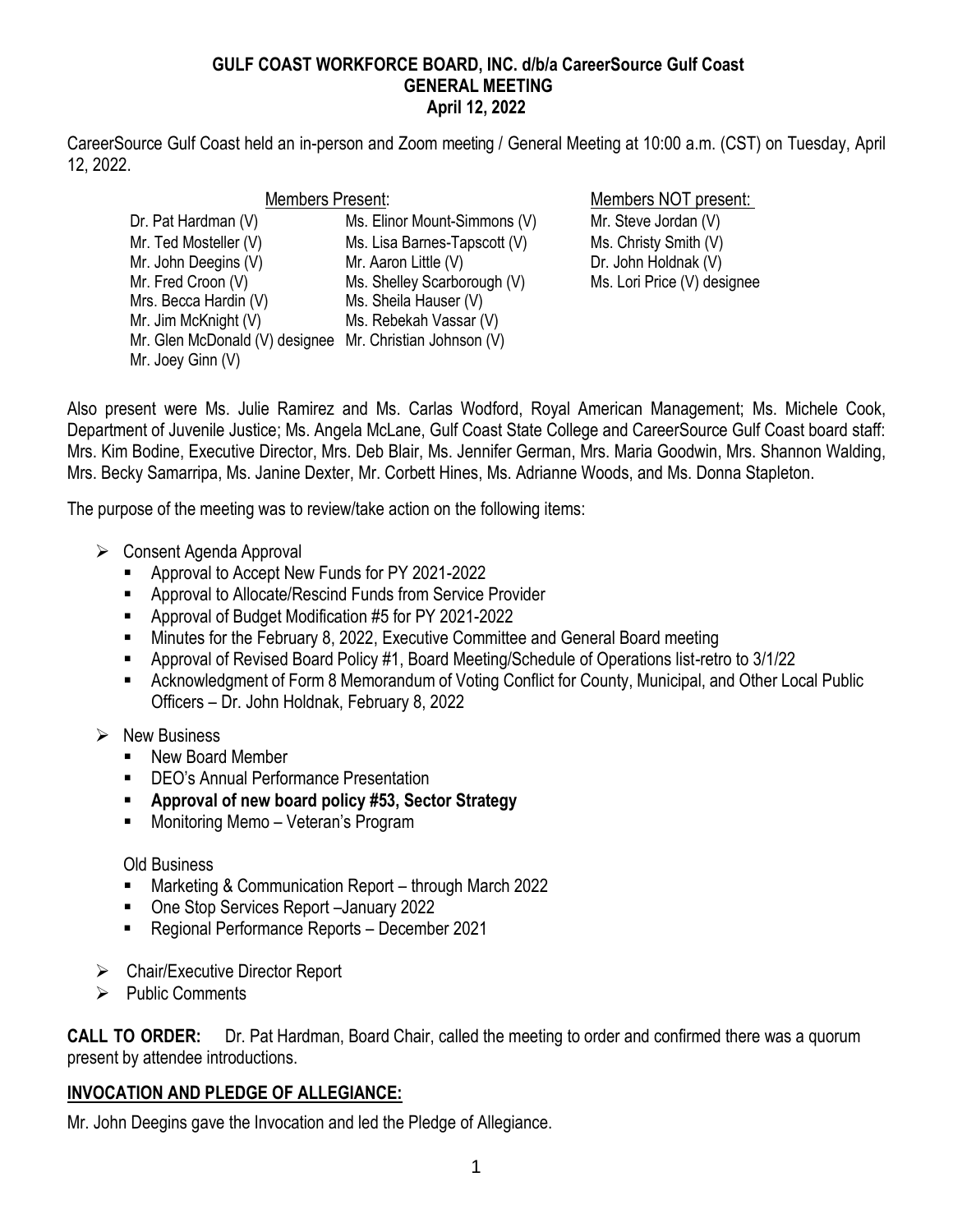## **Approval of Consent Agenda:**

Dr. Pat Hardman asked if there were any questions from the board regarding the Consent Agenda and asked if any member wanted to pull any item from the Consent Agenda for discussion. There being none, she asked for a motion to approve the Consent Agenda as presented and previously discussed and approved by the Executive/Finance Committee.

## **A motion was made by Mr. Ted Mosteller to approve the consent agenda as presented. Mr. Glen McDonald seconded, and the motion passed unanimously.**

## **NEW BUSINESS:**

### New Board Member

Mrs. Kim Bodine introduced Mr. Joey Ginn as the board's newest member. He was appointed on 4/5/2022 by the Bay Board of County Commissioners. He is the Market President at Centennial Bank and has extensive experience of serving on local boards. He is serving currently on the Alignment Bay County Board, the Bay Defense Alliance Board, is a Northside Rotary Club Member, and serves on the Gulf Coast Community College Foundation. Mrs. Bodine said that he will be a great asset to our board and Dr. Pat Hardman welcomed him to the board.

#### DEO's Annual Performance Presentation

Mr. Charles Williams and Mr. Daniel Harper from DEO gave an overview of performance for CareerSource Gulf Coast, which included 2020-2021 Programmatic and Financial Reports. The performance overall was very good, but in the 4<sup>th</sup> quarter, it was outstanding, meeting or exceeding in all areas. For the programmatic monitoring, Region 4 performed very well, there was only one finding for the 2020-2021 program year, an improvement from last year's six findings. Mr. Williams said that this has been satisfactorily closed out. In the financial monitoring, there was one issue of noncompliance, which was a website requirement, however, that has also been satisfactorily closed.

#### Approval of Board Policy #53, Sector Strategy

Mrs. Bodine reviewed the policy which is required by DEO. It is basically a recap of how we work as a region when selecting economic and industry sectors on which to focus. She said there are many items that could impact how the region selects targeted industry sectors such as economic conditions, pandemics and natural disasters. If one or more of those events occurs, then the region may have to change strategies pretty quickly. She said staff work closely with their educational partners such as K-12 Education for industry certifications, Gulf Coast State College and the sectors they support, and Haney Technical College. She said the policy as presented is an overarching guiding statement about what the region already does by working closely with partners and employers. Dr. Pat Hardman asked for a motion to approve Board Policy #53, Sector Strategy.

## **A motion was made by Jim McKnight to approve the Board Policy #53, Sector Strategy as presented. Ms. Becca Hardin seconded, and the motion passed unanimously.**

## **OLD BUSINESS:**

## Marketing and Communications Report – March 2022

Mrs. Becky Samarripa quickly reviewed social media platforms such as Facebook, Twitter and LinkedIn. She also said that staff has now added Instagram as a social media platform. Mrs. Samarripa reviewed the marketing highlights such as increased involvement in community events by CareerSource Gulf Coast, promoting summer internship opportunities for youth and young adults, partnering with Bay District Schools to recruit employers for their youth Job Fairs in May which are aimed at graduating students and their families, and Suits for Session donated by Volunteer Florida for May distribution event. She also said that more than 500 people attended the Bay County Job Fair in February. Mrs. Samarripa said that February was CTE month and staff worked on the promotion of the CTE programs and partners in the community. She reviewed the hiring events in January, February and March and reported the Job Center is hosting two resume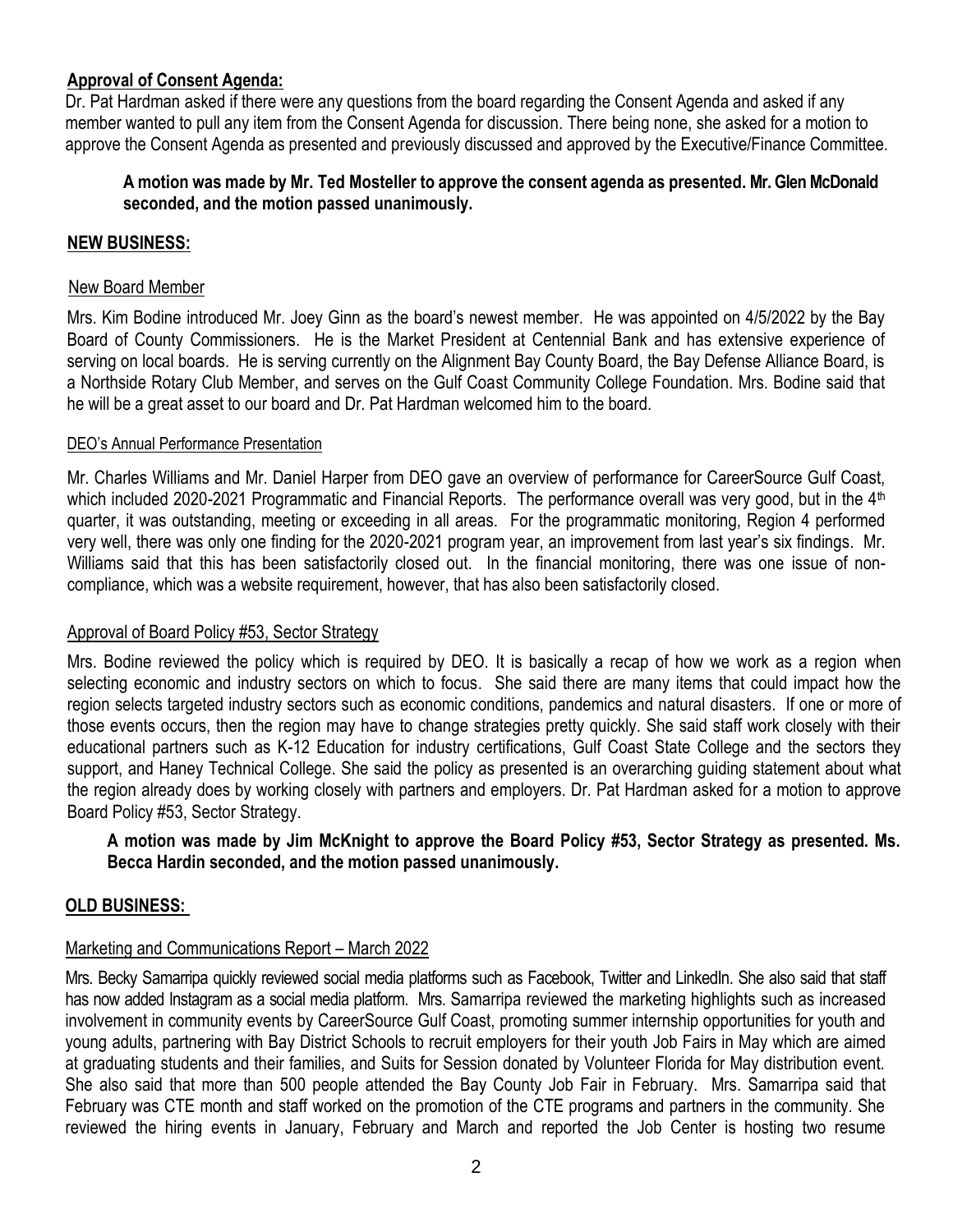workshops per month as well as two job search workshops per month. Mrs. Samarripa gave a shout out to Mrs. Lianna Sagins, the Special Projects Coordinator in Gulf County for her participation in the Junior Service League work, collecting prom dresses and other fashion accessories for the senior class females so they could attend the prom with little expense if needed. Mrs. Bodine said she was impressed by this event and said how much the seniors appreciated it.

Dr. Pat Hardman asked that in the interest of saving time that staff skip the review of monthly program reports. She asked board members to please review the performance reports in the agenda packet and email any questions to staff.

## **Chair/Executive Director Report**

Dr. Hardman thanked Ms. Elinor Mount-Simmons for filling in for her at the last board meeting. She also said that after posting the RFP in the newspapers/website, there were three volunteers to serve on the rating committee: Ms. Rebekah Vassar, Ms. Elinor Mount-Simmons and Mrs. Alex Murphy. She said the rating committee would meet the first week of May to rate the responses and then bring the recommendations to the full board at the May  $10<sup>th</sup>$  meeting.

Dr. Hardman said that she was happy to join the Franklin County board members in Apalachicola last Friday to be part of Governor Ron DeSantis announcement of \$500,000 to our board for training of residents of Franklin County in construction and trades. She also said this has been an incredibly busy time for our staff and the board appreciates all of the hard work, especially now with WestRock announcing its closure in June with 426 employees being laid off.

Mrs. Bodine reiterated that there is a lot going on and staff is feeling a pinch with having lost four staff members over the past month at the Job Center in Bay County. She said Adrianne Woods is doing a great job and staff are recruiting for these positions.

She also spoke about the Summer Programs being held in Gulf and Franklin counties which always makes for a busy time; but is also such a rewarding experience in the end. She said Mrs. Lianna Sagins and Lee Ellzey are making preparations for the Gulf County summer program. She said in Franklin County, staff is working on a summer program utilizing the vendor used last year who did a great job. Valentina Webb is assisting with that program as well as Lee Ellzey, who oversees everything in those counties.

Mrs. Bodine said staff is implementing the Get There Faster Grants which cross three counties, by working with school partners. She also said staff is looking for youth that are graduating this year from high school for the WIOA summer youth program. She said we need 40 participants, but to date, only eight applications have been received She said this program is a great program, with participants getting a \$1,000 incentive if they do well and will get a paid internship for 30 hours per week for 6-8 weeks.

Mrs. Bodine said that staff is working on budgets and contracts for next year. As soon as the rating process is done and the board approves their selection, a new contract will be put in place for the WIOA Youth Services program. Additionally, the Hurricane Michael and Sally grants will be ending in the next few months. She also said the COVID grant has been extended and staff will be asking for more money with that and placing a few more participants under that grant.

Mrs. Bodine said that last Thursday night she was contacted by Emily Hand in Atlanta about the WestRock closure. Mrs. Bodine spoke about the Rapid Response Program. She said when there is a mass layoff, we are required as an agent of the state and by our county commissioners, to go in and offer an array of services and possibly ask for money to help the impacted workers. She said CareerSource Gulf Coast (CSGC) could offer work-based training for those workers that transition into local jobs whereas the employee will work and CSGC e will pay a portion of their wages for a period of time until that employee is acclimated into a new position. She also said that WestRock operates 24 hours a day so staff at CSGC will develop a plan to be able to meet with all of the workers. She said this is a big change, emotional and otherwise for Bay County. The mill has been in Bay County for 92 years and will impact the county greatly.